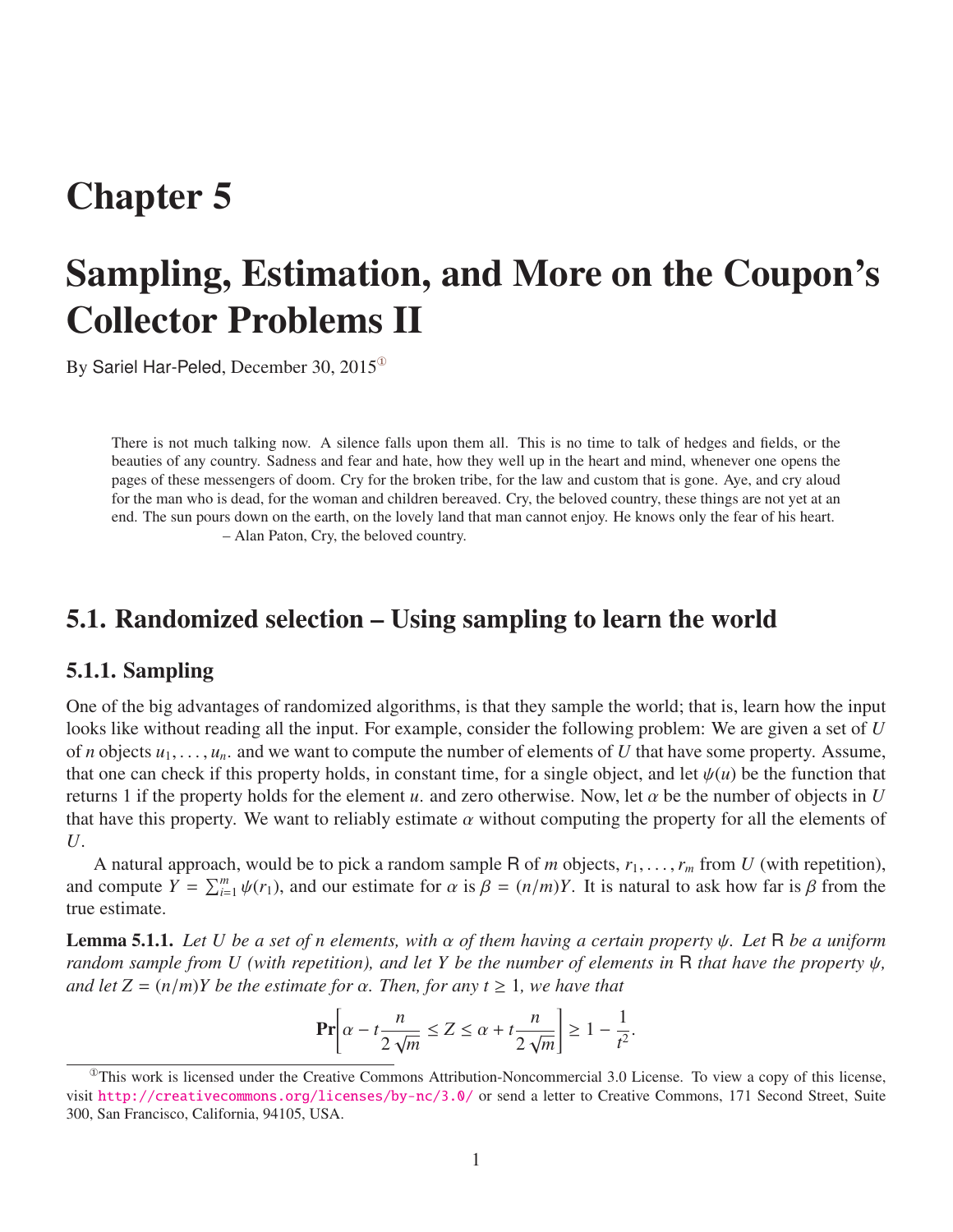Similarly, we have that 
$$
\Pr[E[Y] - t\sqrt{m}/2 \le Y \le E[Y] + t\sqrt{m}/2] \ge 1 - \frac{1}{t^2}
$$
.

*Proof:* Let  $Y_i = \psi(r_i)$  be an indicator variable that is 1 if the *i*th sample  $r_i$  has the property  $\psi$ . Now,  $Y = \sum_i Y_i$  is a binomial distribution with probability  $p_i = \alpha/n$  and *m* samples; that is  $Y \propto \text{Bin}(m, p)$ . We s a binomial distribution with probability  $p = \alpha/n$ , and *m* samples; that is,  $Y \sim \text{Bin}(m, p)$ . We saw in the previous lecture that  $\mathbf{F}[Y] = mn \mathbf{V}[Y] = mn(1 - p)$  and its standard deviation is as such  $\sigma_y = \sqrt{mn(1 - p)} \le \sqrt{m/2}$ . lecture that,  $\mathbf{E}[Y] = mp$ ,  $\mathbf{V}[Y] = mp(1 - p)$ , and its standard deviation is as such  $\sigma_Y = \sqrt{mp(1 - p)} \le \sqrt{m/2}$ , as  $\sqrt{p(1 - p)}$  is maximized for  $p = 1/2$ . We have  $\Delta = \frac{t\sigma_Y n}{m}$  $\leq t \frac{\sqrt{mn}}{2}$ 2*m* = *t n* 2  $\frac{v}{\sqrt{2}}$  $\frac{m}{m}$ , since  $\sqrt{\frac{\alpha}{n}(1 - (\alpha/n))}$  is maximized for  $\alpha = n/2$ . As such,

$$
\mathbf{Pr}\bigg[|Z - \alpha| \ge t \frac{n}{2\sqrt{m}}\bigg] \le \mathbf{Pr}\bigg[|Z - \alpha| \ge \Delta\bigg] = \mathbf{Pr}\bigg[\bigg|\frac{n}{m}Y - \alpha\bigg| \ge \Delta\bigg] = \mathbf{Pr}\bigg[\bigg|Y - \frac{m}{n}\alpha\bigg| \ge \frac{m}{n}\Delta\bigg]
$$

$$
= \mathbf{Pr}\bigg[\big|Y - \mathbf{E}[Y]\big| \ge t\sigma_Y\bigg] \le \frac{1}{t^2},
$$

by Chebychev's inequality.

#### 5.1.1.1. Inverse estimation

We are given a set  $U = \{u_1, \ldots, u_n\}$  of *n* distinct numbers. Let  $s_i$  denote the *i*th smallest number in  $U$  – that is  $s_i$  is the number of *rank i* in *U*. We are interested in estimating  $s_k$  quickly. So, let us take a sample R of size *m*. Let  $R_{\leq s_k}$  be the set of all the numbers in R that are  $\leq s_k$ . For  $Y = |R_{\leq s_k}|$ , we have that  $\mu = \mathbb{E}[Y] = km/n$ . Furthermore, for any *t*  $\geq 1$ , [Lemma 5.1.1](#page-0-1) implies that  $Pr[\mu - t]$ √  $\sqrt{m}/2 \leq Y \leq \mu + t$ √  $\left[\frac{m}{2}\right] \geq 1 - \frac{1}{t^2}$  $\frac{1}{t^2}$ . In particular, with probability  $\geq 1 - 1/t^2$  the number *r*<sub>−</sub> of rank  $\ell_- = \left[ \mu - t \right]$ √  $\overline{m}/2$  – 1 in R is smaller than *s<sub>k</sub>*, and similarly, the number  $r_+$  of rank  $\ell_+ = \left[ \mu + t \sqrt{m/2} \right] + 1$  in R is larger than  $s_k$ . √

One can conceptually think about the interval  $\mathcal{I}(k) = [r_-, r_+]$  as confidence interval – we know that  $s_k \in \mathcal{I}(k)$ <br>a probability > 1−1/ $t^2$ . But how big is this interval? Namely, how many elements are there in  $\mathcal{I$ with probability  $\geq 1-1/t^2$ . But how big is this interval? Namely, how many elements are there in  $\mathcal{I}(k) \cap S$  *ample*?<br>To this end, consider the interval of ranks in the sample that might contain the *k*th element. B

To this end, consider the interval of ranks in the sample that might contain the *k*th element. By the above, this is

$$
\mathfrak{I}(k,t) = k \frac{n}{m} + \left[ -t \sqrt{m}/2 - 1, t \sqrt{m}/2 + 1 \right].
$$

In particular, consider the maximum  $v \leq k$ , such that  $\mathcal{I}(v, t)$  and  $\mathcal{I}(k, t)$  are disjoint. We have the condition that

$$
\nu \frac{n}{m} + t \sqrt{\frac{m}{2}} + 1 \le k \frac{n}{m} - t \sqrt{\frac{m}{2}} - 1 \implies \nu \le k - t \frac{m^{3/2}}{n} - 1.
$$

Setting  $g = k - t \frac{m^{3/2}}{n} - 1$  and  $h = k + t \frac{m^{3/2}}{n} + 1$ , we have that  $\mathcal{I}(g, t)$  and  $\mathcal{I}(k, t)$  and  $\mathcal{I}(h, t)$  are all disjoint with probability  $\geq 1 - 3/t^2$ .<br>To this end let  $a =$ 

To this end, let  $g = k - \left[2\left(t\frac{n}{2}\right)\right]$  $\left[\frac{n}{2\sqrt{m}}\right]$  and  $h = k + \left[2\left(t\frac{n}{2\sqrt{m}}\right)\right]$  $\left(\frac{n}{2\sqrt{m}}\right)$ . It is easy to verify (using the same argumentation as above) that with probability at least  $1 - 3/t^3$ , the three confidence  $\mathcal{I}(g)$ ,  $\mathcal{I}(k)$  and  $\mathcal{I}(h)$  do not intersect. As such, we have

$$
\left|\mathfrak{I}(k)\cap\mathsf{R}\right|\leq h-g\leq 4\left(t\frac{n}{2\sqrt{m}}\right).
$$

We thus get the following.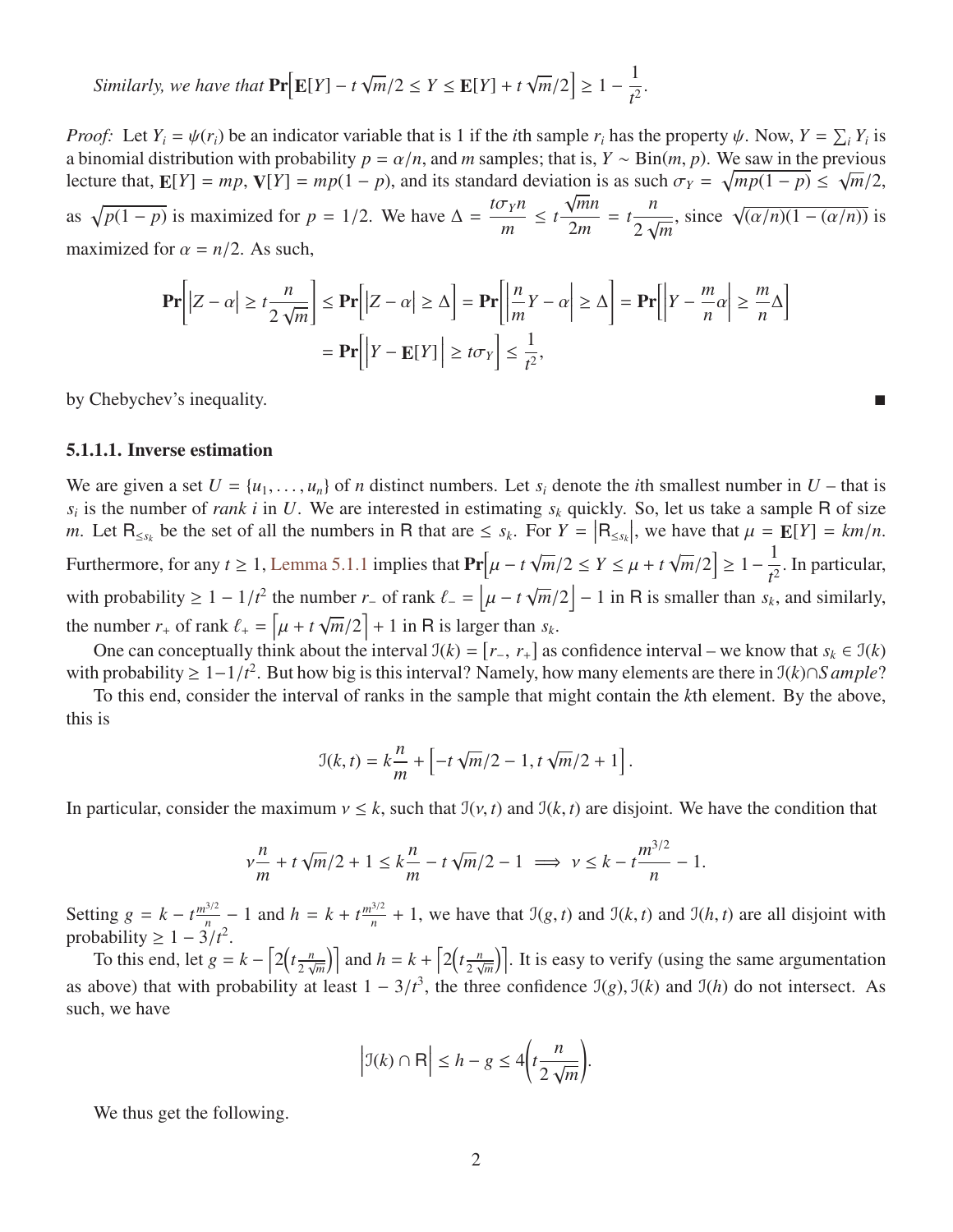```
Func LazySelect( S , k )
   Input: S - set of n elements, k - index of element to be output.
begin
   repeat
          R \leftarrow \{Sample with replacement of n^{3/4} elements from S \}\cup {-\infty, +\infty}.
         Sort R.
          l ← max\left(1, \left|kn^{-1/4} - \sqrt{n}\right|\right)\overline{n}), h \leftarrow \min(n^{3/4}),
                                                                  \intkn<sup>−1/4</sup> + \sqrt{}\overline{n}|)
          a \leftarrow R_{(l)}, b \leftarrow R_{(h)}.Compute the ranks r_S(a) and r_S(b) of b in S
             /* using 2n comparisons */
          P \leftarrow \{y \in S \mid a \leq y \leq b\}/* done when computing the rank of a and b */
   Until (r_S(a) \le k \le r_S(b)) and (|P| \le 8n^{3/4} + 2)Sort P in O(n^{3/4} \log n) time.
   return P_{k-r<sub>S</sub>(a)+1}end LazySelect
```
Figure 5.1: The **LazySelect** algorithm.

Lemma 5.1.2. *Given a set U of n numbers, a number k, and parameters t and m, one can compute, in*  $O(m \log m)$  *time, two numbers r*<sub>−</sub>,  $r_+ \in U$ *, such that:* 

- *(A)* The number of rank k in U is in the interval  $\mathbb{I} [r_-, r_+]$ .<br> *(B)* There are at most  $O(tr_+/s\sqrt{m})$  numbers of U in  $\mathbb{I}$ √
- *(B) There are at most*  $O(tn)$  $\overline{m}$ ) numbers of U in J.

*The algorithm succeeds with probability*  $\geq 1 - 3/t^3$ .

*Proof:* Compute the sample in  $O(m)$  time (assuming the input numbers are in an array, say. Next sort the numbers of R in  $O(n \log n)$  time, and return the two elements of rank  $\ell$ - and  $\ell_+$  in the sorted set, as the boundaries of the interval. The correctness follows from the above discussion.

We next use the above observation to get a fast algorithm for selection.

#### 5.1.2. Randomized selection

We are given a set *S* of *n* distinct elements, with an associated ordering. For  $t \in S$ , let  $r_S(t)$  denote the rank of *t* (the smallest element in *S* has rank 1). Let  $S_{(i)}$  denote the *i*th element in the sorted list of *S*.

Given *k*, we would like to compute  $S_k$  (i.e., select the *k*th element). The code of **LazySelect** is depicted in [Figure 5.1.](#page-2-0)

Exercise 5.1.3. Show how to compute the ranks of  $r<sub>S</sub>(a)$  and  $r<sub>S</sub>(b)$ , such that the expected number of comparisons performed is 1.5*n*.

Consider the element  $S_{(k)}$  and where it is mapped to in the random sample R. Consider the interval of values

$$
I(j) = \left[ R_{(\alpha(j))}, R_{(\beta(j))} \right] = \left\{ R_{(k)} \mid \alpha(j) \leq k \leq \beta(j) \right\},\
$$

<span id="page-2-1"></span>where  $\alpha(j) = j \cdot n^{-1/4} - \sqrt{ }$  $\overline{n}$  and  $\beta(j) = j \cdot n^{-1/4} + \sqrt{3}$ *n*.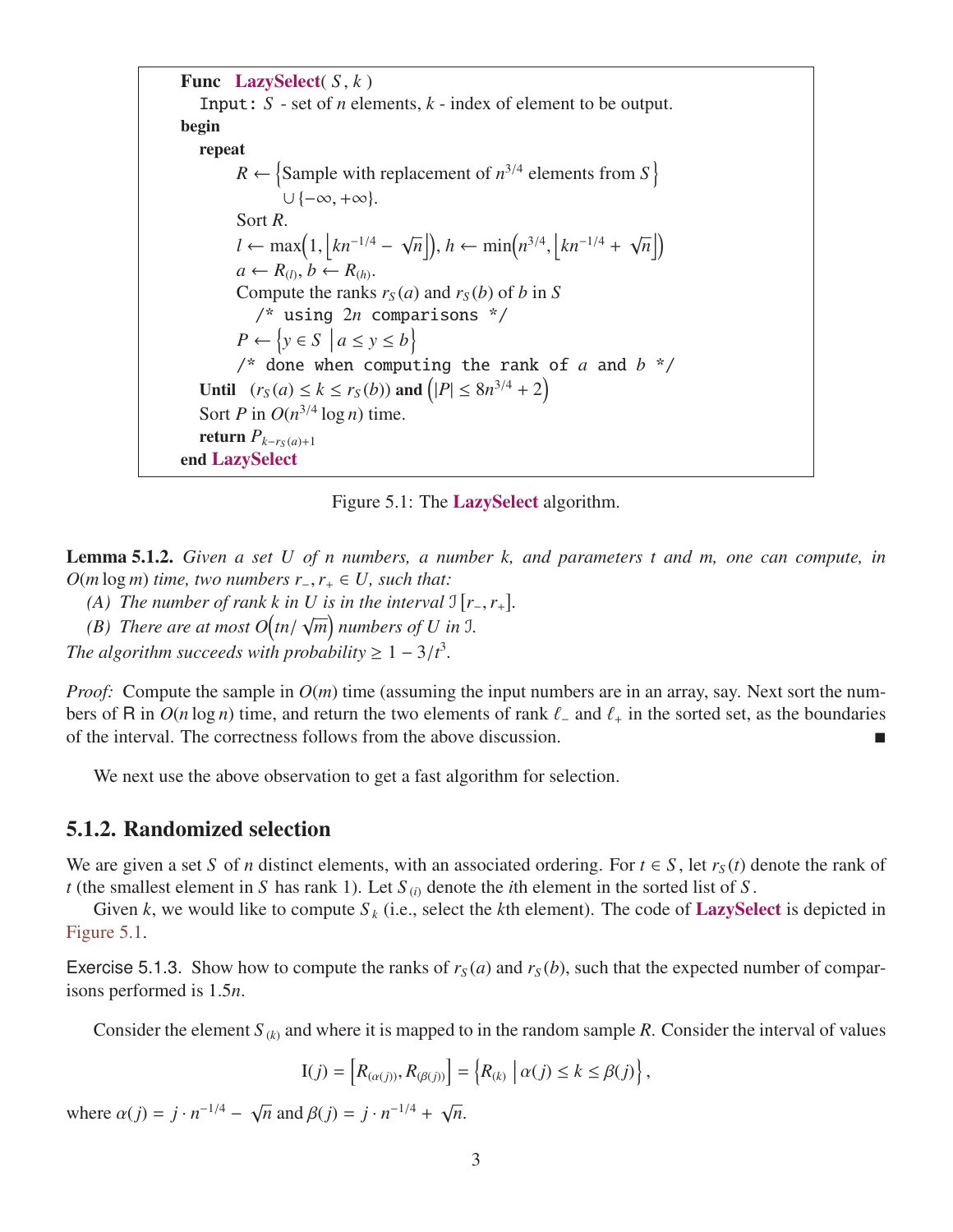**Lemma 5.1.4.** *For a fixed j, we have that*  $Pr[S_{(j)} \in I(j)] \ge 1 - 1/(4n^{1/4})$ *.* 

*Proof:* There are two possible bad events: (i)  $S_{(j)} < R_{\alpha(j)}$  and (ii)  $R_{\beta(j)} < S_{(j)}$ . Let  $X_i$  be an indicator variable which is 1 if the *i*th sample is smaller equal to  $S_{(j)}$  otherwise 0. We have  $n = \text{Pr}[X,1] = i/n$  an which is 1 if the *i*th sample is smaller equal to  $S_{(j)}$ , otherwise 0. We have  $p = Pr[X_i] = j/n$  and  $q = 1 - j/n$ .<br>The gardon variable  $X = \sum n^{3/4} Y_i$  is the gard of  $S_i$  in the gardon sample. Closely,  $Y = P^{(3/4 + j/n)}$  (i.e.,  $Y$  h The random variable  $X = \sum_{i=1}^{n^{3/4}} X_i$  is the rank of  $S_{(j)}$  in the random sample. Clearly,  $X \sim B^{(3/4)}(i, j/n)$  (i.e., *X* has a binomial distribution with  $p = j/n$ , and  $n^{3/4}$  trials). As such, we have  $\mathbb{E}[X] = pn^{3/4}$  and  $\mathbb{V}[X] = n^{3/4}pq$ .<br>Now by Chebyshev inequality

Now, by Chebyshev inequality

$$
\Pr\left[\left|X - pn^{3/4}\right| \ge t\sqrt{n^{3/4}pq}\right] \le \frac{1}{t^2}.
$$

Since  $pn^{3/4} = jn^{-1/4}$  and  $\sqrt{n^{3/4}(j/n)(1 - j/n)} \le n^{3/8}/2$ , we have that the probability of  $a > S_{(j)}$  or  $b > S_{(j)}$  is

$$
\begin{aligned} \Pr\Big[S_{(j)} < R_{\alpha(j)} \text{ or } R_{\beta(j)} < S_{(j)} \Big] &= \Pr\Big[X < (jn^{-1/4} - \sqrt{n}) \quad \text{or } X > (jn^{-1/4} + \sqrt{n})\Big] \\ &= \Pr\Big[|X - j n^{-1/4}| \ge 2n^{1/8} \cdot \frac{n^{3/8}}{2}\Big] \\ &\le \frac{1}{(2n^{1/8})^2} = \frac{1}{4n^{1/4}}. \end{aligned}
$$

**Lemma 5.1.5.** LazySelect *succeeds with probability*  $\geq 1 - O(n^{-1/4})$  *in the first iteration. And it performs only* 2*n* + *o*(*n*) *comparisons.*

*Proof:* By [Lemma 5.1.4,](#page-2-1) we know that  $S_{(k)} \in I(k)$  with probability  $\geq 1 - 1/(4n^{1/4})$ . This in turn implies that  $S_{(k)} \in P$ . Thus the only possible had event is that the set *P* is too large. To this end, set  $k = -k - 3n^{3$ *S*<sub>(*k*)</sub> ∈ *P*. Thus, the only possible bad event is that the set *P* is too large. To this end, set  $k^- = k - 3n^{3/4}$  and  $k^+ = k + 3n^{3/4}$ , and observe that, by definition, it holds  $I(k^-) \cap I(k) = \emptyset$  and  $I(k) \cap I(k^+) = \emptyset$ . As such, we know by [Lemma 5.1.4,](#page-2-1) that  $S_{(k^-)} \in I(k^-)$  and  $S_{(k^+)} \in I(k^+)$ , and this holds with probability  $\geq 1 - \frac{2}{4n^3}$  $rac{2}{4n^{1/4}}$ . As such, the set *P*, which is by definition contained in the range  $I(k)$ , has only elements that are larger than  $S_{(k^-)}$  and smaller than  $S_{(k^+)}$ . As such, the size of *P* is bounded by  $k^+ - k^- = 6n^{3/4}$ . Thus, the algorithm succeeds in the first iteration, with probability  $\geq 1 - \frac{3}{4n^2}$  $\frac{3}{4n^{1/4}}$ 

As for the number of comparisons, an iteration requires

$$
O(n^{3/4} \log n) + 2n + O(n^{3/4} \log n) = 2n + o(n)
$$

comparisons

Any deterministic selection algorithm requires 2*n* comparisons, and LazySelect can be changed to require only  $1.5n + o(n)$  comparisons (expected).

### 5.2. The Coupon Collector's Problem Revisited

#### 5.2.1. Some technical lemmas

Unfortunately, in Randomized Algorithms, many of the calculations are awful<sup>2</sup>. As such, one has to be dexterous in approximating such calculations. We present quickly a few of these estimates.

<span id="page-3-0"></span><sup>②</sup>"In space travel," repeated Slartibartfast, "all the numbers are awful." – Life, the Universe, and Everything Else, Douglas Adams.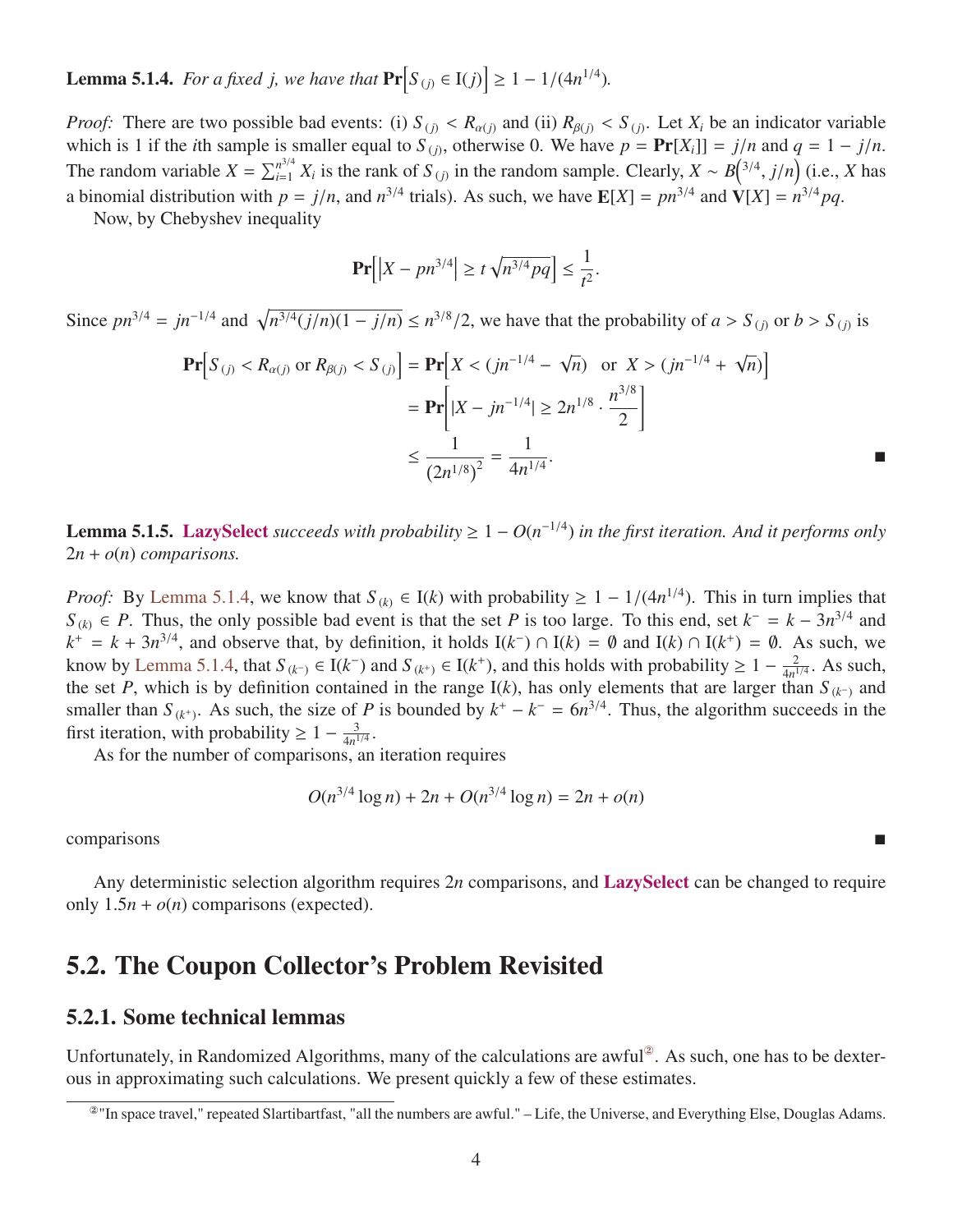**Lemma 5.2.1.** *For*  $x \ge 0$ , we have  $1 - x \le \exp(-x)$  and  $1 + x \le e^x$ . Namely, for all x, we have  $1 + x \le e^x$ .

*Proof:* For  $x = 0$  we have equality. Next, computing the derivative on both sides, we have that we need to prove that  $-1 \leq -\exp(-x) \iff 1 \geq \exp(-x) \iff e^x \geq 1$ , which clearly holds for  $x \geq 0$ .

A similar argument works for the second inequality.

<span id="page-4-0"></span>**Lemma 5.2.2.** *For any y*  $\geq 1$ *, and*  $|x| \leq 1$ *, we have*  $(1 - x^2)^y \geq 1 - yx^2$ *.* 

*Proof:* Observe that the inequality holds with equality for  $x = 0$ . So compute the derivative of *x* of both sides of the inequality. We need to prove that

$$
y(-2x)(1-x^2)^{y-1} \ge -2yx \iff (1-x^2)^{y-1} \le 1,
$$

which holds since  $1 - x^2 \le 1$ , and  $y - 1 \ge 0$ .

<span id="page-4-1"></span>**Lemma 5.2.3.** *For any y*  $\geq 1$ *, and*  $|x| \leq 1$ *, we have*  $(1 - x^2y)e^{xy} \leq (1 + x)^y \leq e^{xy}$ *.* 

*Proof:* The right side of the inequality is standard by now. As for the left side. Observe that

$$
(1-x^2)e^x \le 1+x,
$$

since dividing both sides by  $(1 + x)e^x$ , we get  $1 - x \le e^{-x}$ , which we know holds for any *x*. By [Lemma 5.2.2,](#page-4-0) we have

$$
(1 - x^2 y)e^{xy} \le (1 - x^2)^y e^{xy} = ((1 - x^2)e^x)^y \le (1 + x)^y \le e^{xy}.
$$

#### 5.2.2. Back to the coupon collector's problem

There are *n* types of coupons, and at each trial one coupon is picked in random. How many trials one has to perform before picking all coupons? Let *m* be the number of trials performed. We would like to bound the probability that *m* exceeds a certain number, and we still did not pick all coupons.

In the previous lecture, we showed that

$$
\Pr\left[\#\text{ of trials}\geq n\log n + n + t \cdot n\frac{\pi}{\sqrt{6}}\right] \leq \frac{1}{t^2},
$$

for any *t*.

A stronger bound, follows from the following observation. Let  $Z_i^r$  denote the event that the *i*th coupon was not picked in the first *r* trials. Clearly,

$$
\mathbf{Pr}\Big[Z_i^r\Big] = \left(1 - \frac{1}{n}\right)^r \le \exp\Bigl(-\frac{r}{n}\Bigr).
$$

<span id="page-4-2"></span>Thus, for  $r = \beta n \log n$ , we have  $\Pr[Z_i^r] \le \exp\left(-\frac{\beta n \log n}{n}\right)$ !  $= n^{-\beta}$ . Thus,

$$
\mathbf{Pr}\Big[X > \beta n \log n\Big] \leq \mathbf{Pr}\Big[\bigcup_i Z_i^{\beta n \log n}\Big] \leq n \cdot \mathbf{Pr}\Big[Z_1\Big] \leq n^{-\beta+1}.
$$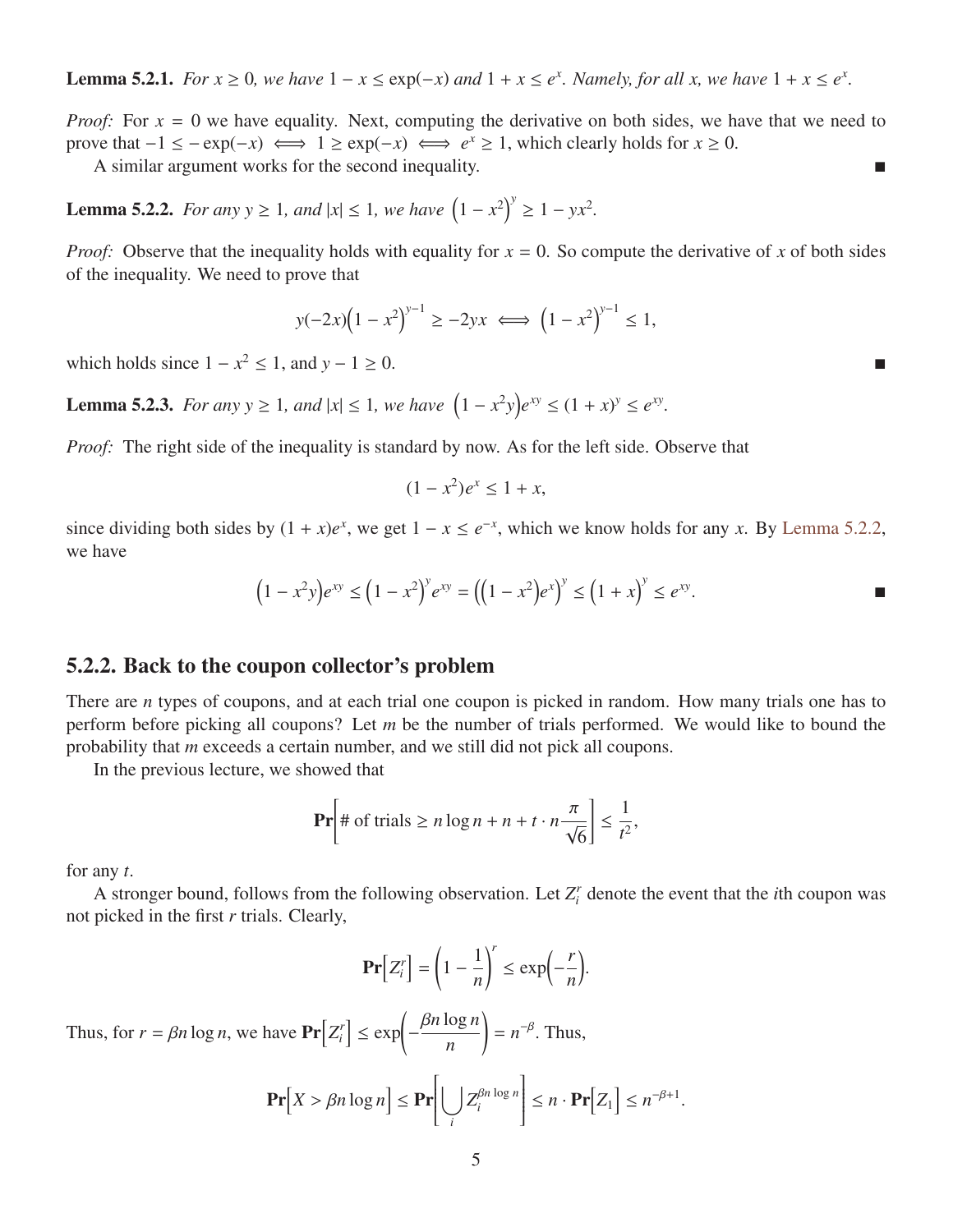Lemma 5.2.4. *Let the random variable X denote the number of trials for collecting each of the n types of coupons. Then, we have*  $\Pr[X > n \ln n + cn] \leq e^{-c}$ .

*Proof:* The probability we fail to pick the first type of coupon is  $\alpha = (1 - 1/n)^m \le \exp\left(-\frac{n \ln n + cn}{n}\right)$ <br>As such using the union bound, the probability we fail to pick all *n* types of coupons is bound  $\left(\frac{n+cn}{n}\right) = \exp(-c)/n.$ As such, using the union bound, the probability we fail to pick all *n* types of coupons is bounded by  $n\alpha$  = exp(−*c*), as claimed.

In the following, we show a slightly stronger bound on the probability, which is  $1 - \exp(-e^{-c})$ . To see that it is indeed stronger, observe that  $e^{-c} \geq 1 - \exp(-e^{-c})$ .

### 5.2.3. An asymptotically tight bound

<span id="page-5-0"></span>**Lemma 5.2.5.** *Let*  $c > 0$  *be a constant,*  $m = n \ln n + cn$  *for a positive integer n. Then for any constant k, we*<br> $\binom{n}{k}$   $\binom{k}{m}$   $\exp(-ck)$ *have*  $\lim_{n \to \infty} \binom{n}{k}$ *k*  $\sqrt{1 - \frac{k}{k}}$ *n*  $\binom{m}{m}$ = exp(−*ck*) *k*! .

*Proof:* By [Lemma 5.2.3,](#page-4-1) we have

$$
\left(1 - \frac{k^2 m}{n^2}\right) \exp\left(-\frac{km}{n}\right) \le \left(1 - \frac{k}{n}\right)^m \le \exp\left(-\frac{km}{n}\right).
$$

Observe also that  $\lim_{n \to \infty} \left( 1 - \frac{k^2 m}{n^2} \right)$ *n* 2  $= 1$ , and  $\exp\left(\frac{1}{2}\right)$ − *km n* !  $= n^{-k} \exp(-ck)$ . Also,

$$
\lim_{n\to\infty} {n \choose k} \frac{k!}{n^k} = \lim_{n\to\infty} \frac{n(n-1)\cdots(n-k+1)}{n^k} = 1.
$$

Thus,  $\lim_{n\to\infty} \binom{n}{k}$ *k*  $\sqrt{1 - \frac{k}{k}}$ *n*  $\binom{m}{m}$  $=$   $\lim_{n\to\infty}$ *n k k*!  $\exp\left(-\frac{km}{m}\right)$ *n* !  $=\lim_{n\to\infty}$ *n k k*!  $n^{-k}$  exp( $-ck$ ) = exp(−*ck*) *k*! .

Theorem 5.2.6. *Let the random variable X denote the number of trials for collecting each of the n types of coupons. Then, for any constant*  $c \in \mathbb{R}$ *, and*  $m = n \ln n + cn$ *, we have*  $\lim_{n \to \infty} Pr[X > m] = 1 - exp(-e^{-c})$ 

Before dwelling into the proof, observe that  $1 - \exp(-e^{-c}) \approx 1 - (1 - e^{-c}) = e^{-c}$ . Namely, in the limit, the upper bound of [Lemma 5.2.4](#page-4-2) is tight.

*Proof:* We have  $Pr[X > m] = Pr[\cup_i Z_i^m]$ . By inclusion-exclusion, we have

$$
\mathbf{Pr}\bigg[\bigcup_i Z_i^m\bigg] = \sum_{i=1}^n (-1)^{i+1} P_i^n,
$$

where  $P_j^n = \sum_j$ <sup>1</sup>≤*i*1<*i*2<...<*ij*≤*<sup>n</sup>* Pr ſ  $\overline{\phantom{a}}$  $\bigcap^j$ *v*=1  $Z_{i_v}^m$ 1  $\overline{\phantom{a}}$ . Let  $S_{k}^{n} = \sum_{i=1}^{k} (-1)^{i+1} P_{i}^{n}$ . We know that  $S_{2k}^{n} \le \mathbf{Pr} \Big[ \bigcup_{i} Z_{i}^{m} \Big] \le S_{2}^{n}$ 2*k*+1 . By symmetry,

$$
P_k^n = \binom{n}{k} \mathbf{Pr} \bigg[ \bigcap_{\nu=1}^k Z_\nu^m \bigg] = \binom{n}{k} \bigg( 1 - \frac{k}{n} \bigg)^m,
$$